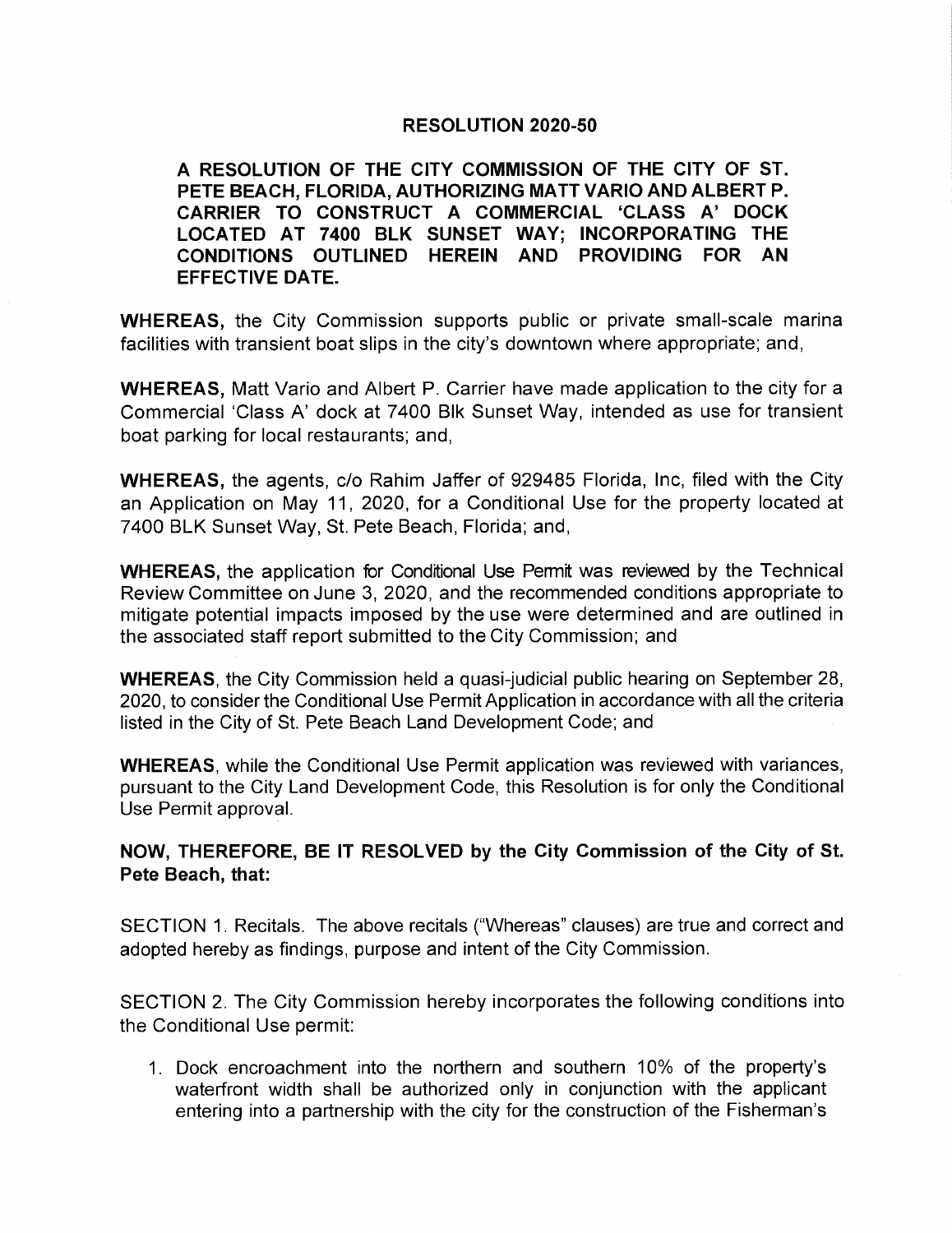Park pier. Should space permit, additional wet slips may be constructed in this southern setback, upon city approval. Should the dock extend beyond the proposed 61' in length from the seawall this permit shall return for City Commission review and amendment. Any future expansion or addition to this dock, including the installation of boat lifts, shall also require amendment to this permit through further review by the City Commission;

- 2. Downlighting shall be installed at the ends of the dock, as is practical and permitted by the county's water and navigation authority, to provide illumination of the dock. All lighting shall be shielded and cast no glare toward abutting properties;
- 3. The applicant shall modify the parking lot to provide unobstructed pedestrian striping from the dock walkout to Sunset Way. At the applicant's expense, and at the discretion of the City Manager, the applicant shall continue the pedestrian striping from the parking area across Sunset Way along with transportation safety enhancements such as, but not limited to, stop signs, speed waves, or flashing beacons. Furthermore, at the applicant's expense, the applicant shall install a sidewalk of a width specified by the City Manager from the southern end of the subject parcel to the area of land that abuts the northern portion of the docking facility, crossing or improving City right-of-way as may be required;
- 4. As space permits, the applicant shall provide a landscaping strip between the parking lot wheel stops facing Sunset Way and the right-of-way. This strip shall contain, at a minimum, groundcover, shrubs and/or a hedge, as well as tree plantings every 30 feet except at entrances to the lot and where planting would cause visibility issues. Where planting is impractical, these requirements may be modified by the City Manager. The applicant shall further install pedestrianscale lighting fixtures in this landscaping strip at least every 30 feet. Maintenance of these installations shall be the responsibility of the applicant;
- 5. No permanent speakers or amplifiers of any kind are permitted to be installed on the dock or in the parking lot;
- 6. When modified, the parking lot shall contain the minimum number of spaces required by ADA;
- 7. No overnight mooring shall be permitted at the dock. Signage alluding to this shall be installed along the dock walkway in a visible location;
- 8. Signage prohibiting the removal of open alcohol containers from the premises shall be installed at the exit of any restaurant under common ownership in the vicinity of this dock;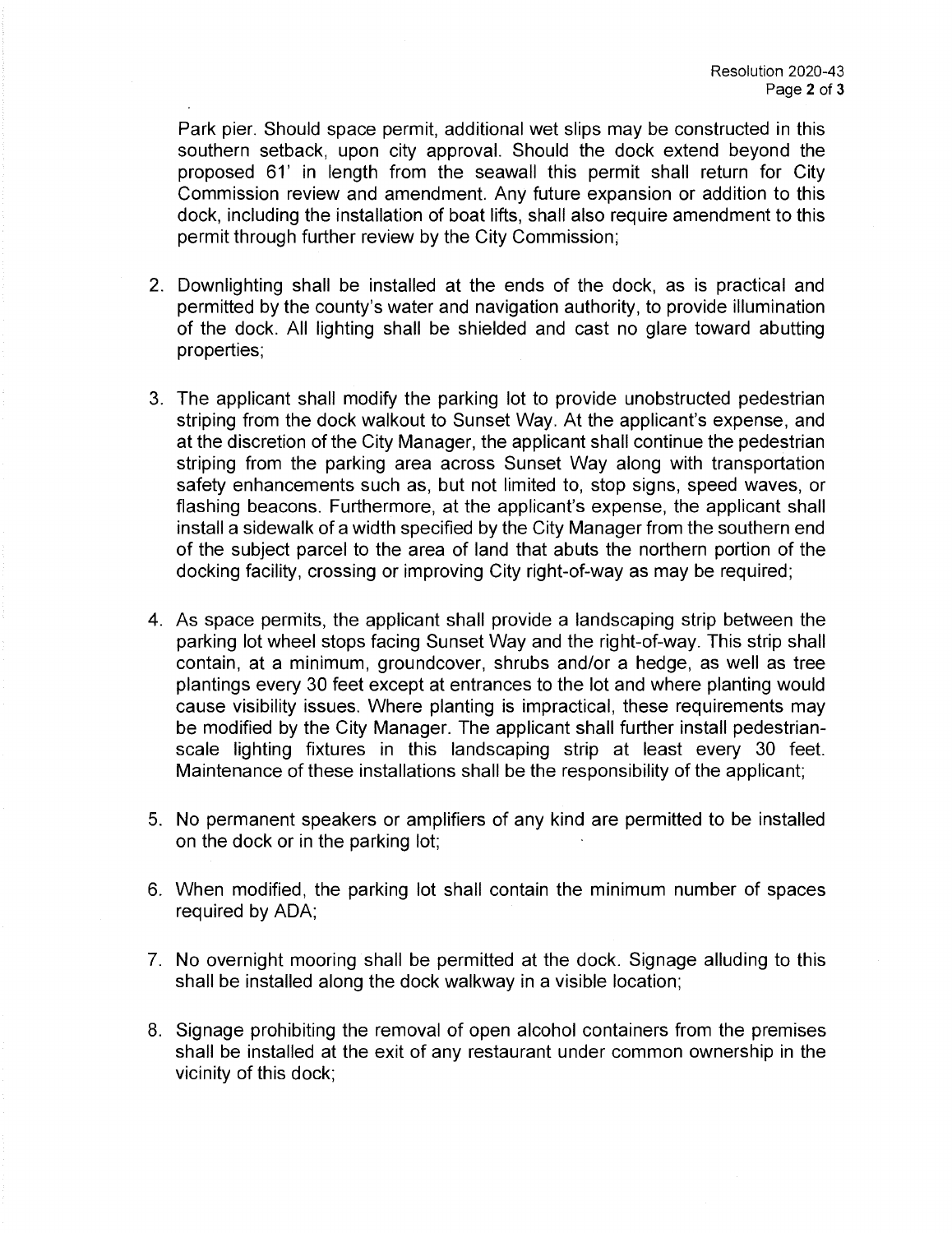- 9. The applicant shall install a standpipe and provide fire extinguishers for the dock unless waived by the city's fire marshal;
- 10. Any violation of these conditions and companion variance shall entitle the City Commission to modify or revoke the Conditional Use and Variance.

SECTION 3. Effective Date. This resolution shall take effect immediately upon adoption.

### PASSED AND APPROVED BY THE CITY COMMISSION OF THE CITY OF ST. PETE BEACH, FLORIDA, THIS 28TH DAY OF SEPTEMBER, 2020.

CITY COMMISSION, CITY OF ST. PETE BEACH, FLORIDA.

lan Johnsòn,⁄Mayor

ATTEST:

<u>Wardive</u>

Amber LaRowe, City Clerk

APPROVED AS TO FORM AND LEGAL SUFFICIENCY:

A

Andrew Dickman, City Attorney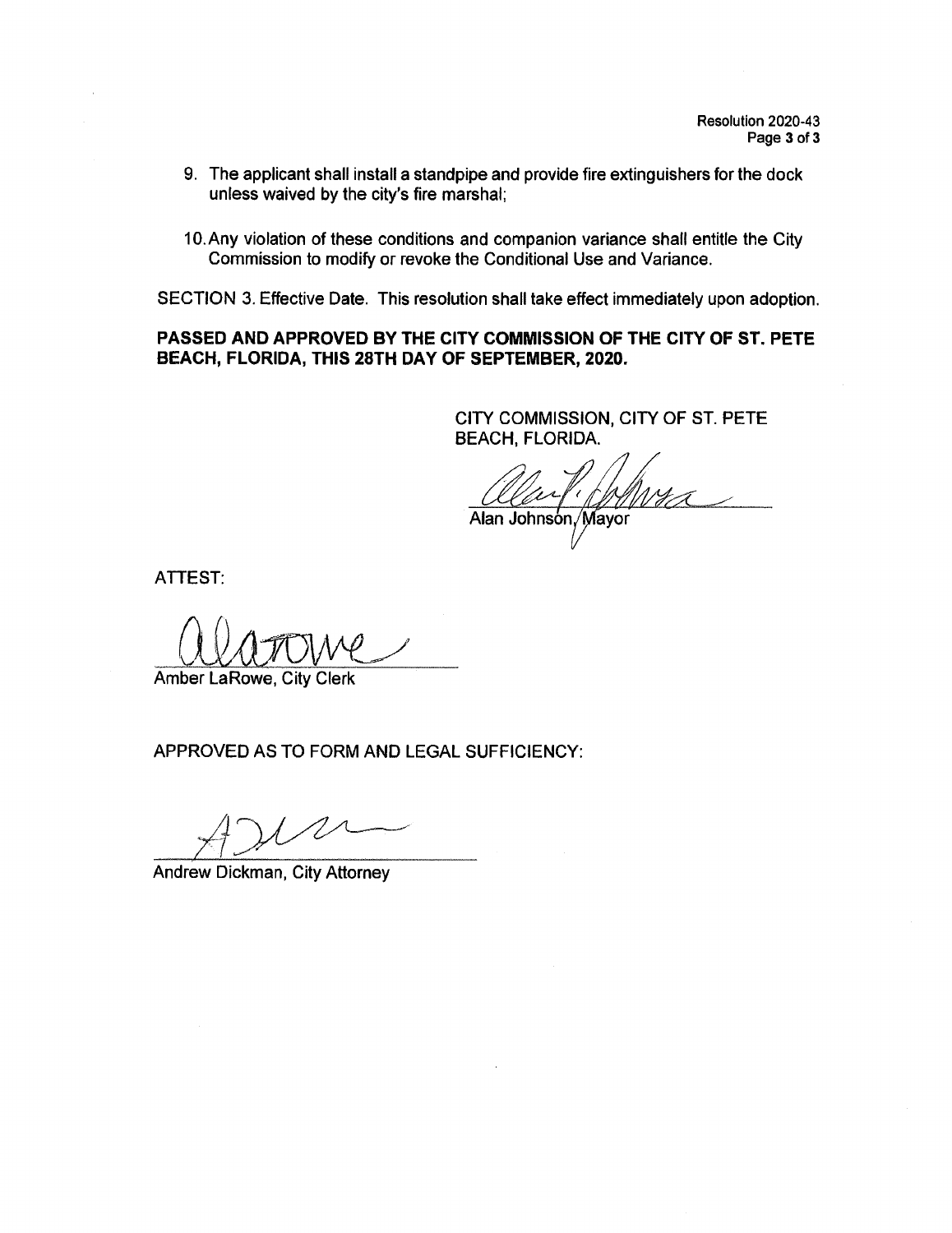## STATE OF FLORIDA<br>COUNTY OF Pinellas FOULD OF PINELIAS I SS

Before the undersigned authority personally appeared Jill Harrison who on oath says that he/she is Legal Advertising Representative of the Tampa Bay Times a daily newspaper printed in St. Petersburg, in Pinellas County, Florida; that the attached copy of advertisement, being a Legal Notice in the matter RE: ORD 2020-16, CUP 20019 was published in Tampa Bay Times: 9/16/20 in said newspaper in the issues of Tampa Bay Times\Local B\Pinellas

Affiant further says the said Tampa Bay Times is a newspaper published in Pinellas County, Florida and that the said newspaper has heretofore been continuously published in said Pinellas County, Florida each day and has been entered as a second class mail matter at the post office in said Pinellas County, Florida for a period of one year next preceding the first publication of the attached copy of advertisement, and affiant further says that he/she neither paid not promised any person, firm or corporation any discount, rebate, commission or refund for the purpose of securing this advertisement for publication in the or refund for the purpose of securing this advertisement for publication 'in the

 $\mathcal{I}\!\mathcal{U}\!\mathcal{M}$ Sjgnafurg Affiant

and subscribed before me this .09/16/2020

**Signature of Notary Public** 

Personally known

 $\mathcal{L}(\mathcal{L}(\mathcal{L}(\mathcal{L}(\mathcal{L}(\mathcal{L}(\mathcal{L}(\mathcal{L}(\mathcal{L}(\mathcal{L}(\mathcal{L}(\mathcal{L}(\mathcal{L}(\mathcal{L}(\mathcal{L}(\mathcal{L}(\mathcal{L}(\mathcal{L}(\mathcal{L}(\mathcal{L}(\mathcal{L}(\mathcal{L}(\mathcal{L}(\mathcal{L}(\mathcal{L}(\mathcal{L}(\mathcal{L}(\mathcal{L}(\mathcal{L}(\mathcal{L}(\mathcal{L}(\mathcal{L}(\mathcal{L}(\mathcal{L}(\mathcal{L}(\mathcal{L}(\mathcal{L$ 

Type of identification produced



LEGAL NOTICE

# 0000108756- 01 CITY OF a PETE BEACH Impa Bay Times<br>
Published Daily<br>
PUBLIC HEARING Published Daily PUBLIC HEARING

The City of St. Pete Beach City Commission will consider adoption of the fallowing Ordinance:

FINAL READNG:<br>**ORDINANCE 2020-16:** AN ORDINANCE OF THE CITY OF ST. PETE BEACH, AMENDING APPENDIX "A" OF THE CODE OF ORDINANCES, PERTAINING A" OF THE CODE OF ORDINANCES, PERTAINING TO THE FEE SCHEDULE, TO SET FLAT FEES FOR CERTAIN PROJECT TYPES AND INCREASING THE COST OF PLAN REVISIONS, FROVIDING FOR CODIFICATION, PROVIDING FOR SEVERABILITY;<br>PROVIDING FOR REPEAL OF ORDINANCES IN PROVIDING FOR REPEAL OF ORDINANCES IN CONFLICT; AND PROVIDING AN EFFECTIVE DATE.

The City of St. Pete Beach City Commission will consider  $\sim$  the following Conditional Use Permit.

**CASE# 20019 (7400 BLK SUNSET WAY): BUOY'S** RESTAURANT IS REQUESTING A CONDITIONAL USE PERMIT TO CONSTRUCT A TEN SLIP "CLASS USE PERMIT TO CONSTRUCT A TEN SLIP "ULASS" A BOOK FOR THE USE OF LUCAL BUSINESS PATRONS. THE APPURTENANT PROPERTY IS<br>ZONED CG-2 COMMERCIAL GENERAL AND IS UNDER COMMON OWNERSHIP AND ASSOCIATED UNDER COMMON OWNERSHIP AND ASSOCIATED WITH BUOY'S RESTAURANT, ZUNED TC-2 TOWN CENTER COQUINA WEST.

The above case and Ordinance will be heard on the date and time and at the location below:

**NAME OF BOARD DATE TIME**<br>City Commission September 28, 2020, 6:30 P September 28, 2020 6:30 PM

PUBLIC HEARING LOCATION: \*\*VIRTUAL ATTENDENCE ONLY\*\* WIRTUAL ATTENDENCE ONLY\*\*<br>|eeting URL: https://zoom.us/j/89844946062<br>|eeting Phone #: 929,295,6999 Meeting ID: 898 4494 6062 Meeting Phone #: 929-205-6099

NOTE: The above-scheduled public hearing may be NOTE: The above continued from the pending adjournment. Any  $\frac{1}{2}$  comments that are received on the subject with  $\frac{1}{2}$ . written comments that are received on the subject matter  $\|$ will become part of the official record.<br>Any person who decides to appeal any decision of the

City Commission with respect to any matter considered at this hearing will need a record of the proceedings and, and hearing will need a record of the proceedings and,  $\vert$  $\frac{1}{2}$  such purposes, may need to ensure that a verbatim record of the proceedings is made, which record includes the testimony and evidence upon which the appeal is<br>based. bou.

bopy of these case applications and plans are on file In the Community Development Department and may be<br>inspected by the public. Any interested party may appear pocted by the public. Any interested party may appear at the meaning and be heard with respect to these cases.

### FOR MORE INFORMATION OR TO VIEW THE FILE ON THIS REQUEST, PLEASE CONTACT:

g of St. Pete Beach<br>Immunity Development **Corey Development Department** 5 Corey Avenue, St. Pete Beach, Florida 33706<br>71 363-0253 77300-02533

ALITIONING WITH DISABILITIES ACT: Florida Statutes | Chapter 286.26. Accessibility of public hearings to the physically handicapped. In accordance with the Physically handicapped. In accordance with the  $\vert$ Americans with Disabilities Act and Florida Statutes, persons needing special accommodations to participate<br>in a hearing should contact City Hall at (727) 367-2735 a hearing should contact City Hall at  $(727)$  367-2735 have than forty-eight (49) hours prior to the hearing for  $\begin{bmatrix} a & b \\ c & d \end{bmatrix}$ 

9/16/2020